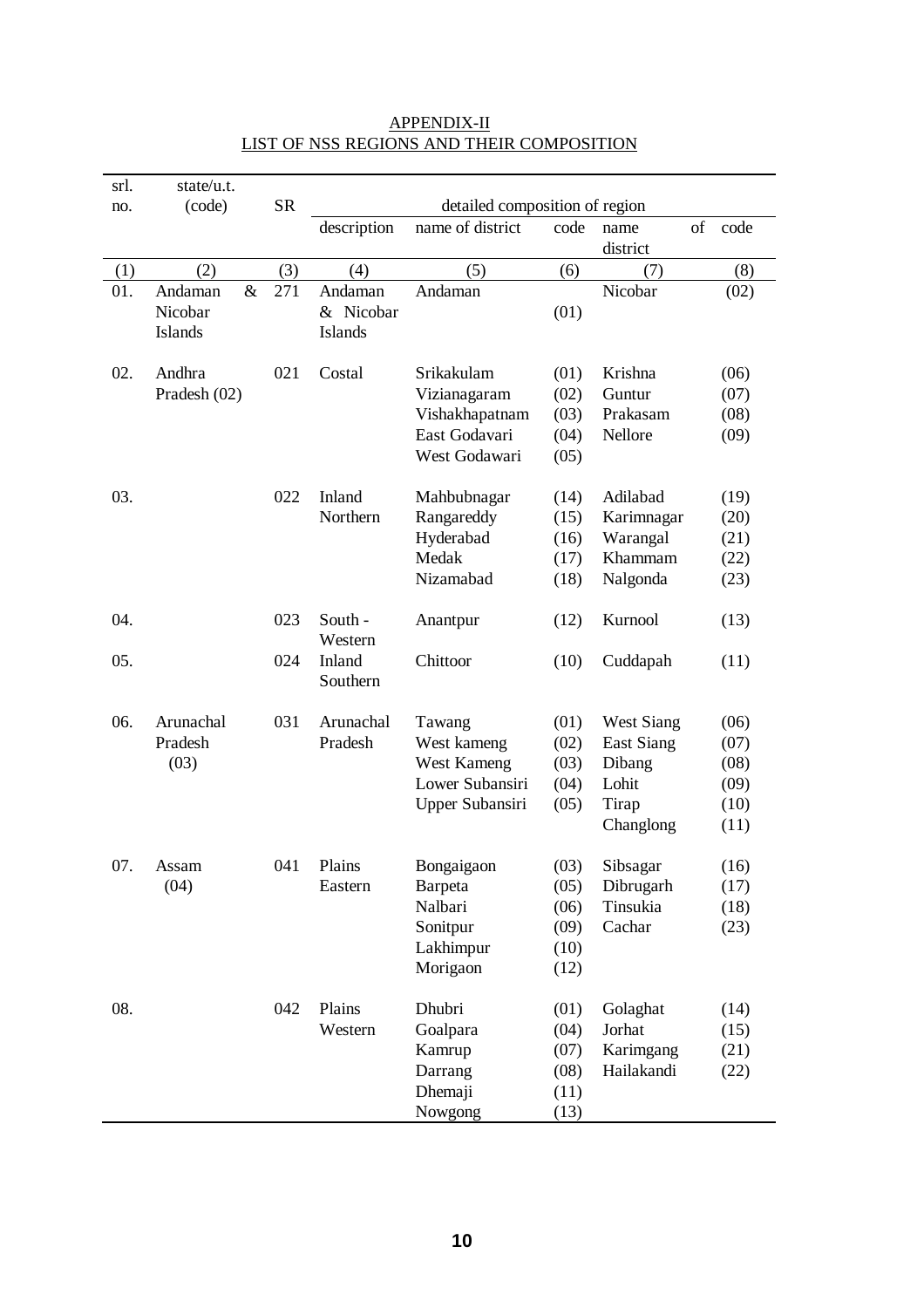| srl.<br>no. | state/u.t.<br>(code)                  | <b>SR</b> |                            | detailed composition of region |      |                        |      |
|-------------|---------------------------------------|-----------|----------------------------|--------------------------------|------|------------------------|------|
|             |                                       |           | description                | name of district               | code | of<br>name<br>district | code |
| (1)         | (2)                                   | (3)       | (4)                        | (5)                            | (6)  | (7)                    | (8)  |
| 09.         | Assam                                 | 043       | Hills                      | Kokrajhar                      | (02) | North Cachar           |      |
|             | (04)                                  |           |                            | Karbiaglong                    | (19) | Hills                  | (20) |
| 10.         | <b>Bihar</b>                          | 051       | Southern                   | Godda                          | (28) | Ranchi                 | (38) |
|             | (05)                                  |           |                            | Sahibaganj                     | (29) | Purbi                  |      |
|             |                                       |           |                            | Dumka                          | (30) | Singhbhum              | (39) |
|             |                                       |           |                            | Deoghar                        | (31) | Paschim                |      |
|             |                                       |           |                            | Dhanbad                        | (32) | Singhbhum              | (40) |
|             |                                       |           |                            | Giridih                        | (33) | Pakur                  | (48) |
|             |                                       |           |                            | Hazaribagh                     | (34) | <b>Bokaro</b>          | (49) |
|             |                                       |           |                            | Palamo                         | (35) | Kodarma                | (50) |
|             |                                       |           |                            | Lohardaga                      | (36) | Chatra                 | (51) |
|             |                                       |           |                            | Gumla                          | (37) | Garhwa                 | (52) |
| 11.         |                                       | 052       | Northern                   | Saran                          | (09) | Darbhanga              | (19) |
|             |                                       |           |                            | Siwan                          | (10) | Madhubani              | (20) |
|             |                                       |           |                            | Gopalganj                      | (11) | Saharsa                | (21) |
|             |                                       |           |                            | West Champaran                 | (12) | Madhepur               | (22) |
|             |                                       |           |                            | East Champaran                 | (13) | Purnea                 | (23) |
|             |                                       |           |                            | Sitamari                       | (14) | Katihar                | (24) |
|             |                                       |           |                            | Muzaffarpur                    | (15) | Araria                 | (41) |
|             |                                       |           |                            | Vaishali                       | (16) | Kishanganj             | (42) |
|             |                                       |           |                            | Samastipur                     | (18) | Supaul                 | (45) |
| 12.         |                                       | 053       | Central                    | Patna                          | (01) | Begusarai              | (17) |
|             |                                       |           |                            | Nalanda                        | (02) | Khagaria               | (25) |
|             |                                       |           |                            | Bhojpur                        | (03) | Monghyr                | (26) |
|             |                                       |           |                            | Rohtas                         | (04) | Bhagalpur              | (27) |
|             |                                       |           |                            | Aurangabad                     | (05) | <b>Buxar</b>           | (43) |
|             |                                       |           |                            | Jehanabad                      | (06) | Bhabua                 | (44) |
|             |                                       |           |                            | Gaya                           | (07) | Jamui                  | (46) |
|             |                                       |           |                            | Nawada                         | (08) | Banka                  | (47) |
| 13.         | Chandigarh<br>(28)                    | 281       | Chandigarh                 | Chandigarh                     | (01) |                        |      |
| 14.         | Dadra<br>$\&$<br>Nagar Haveli<br>(29) | 291       | Dadra &<br>Nagar<br>Haveli | Dadra<br>&<br>Nagar Haveli     | (01) |                        |      |
| 15.         | Daman & Diu                           | 301       | Daman<br>&<br>Diu          | Daman                          | (01) | Diu                    | (02) |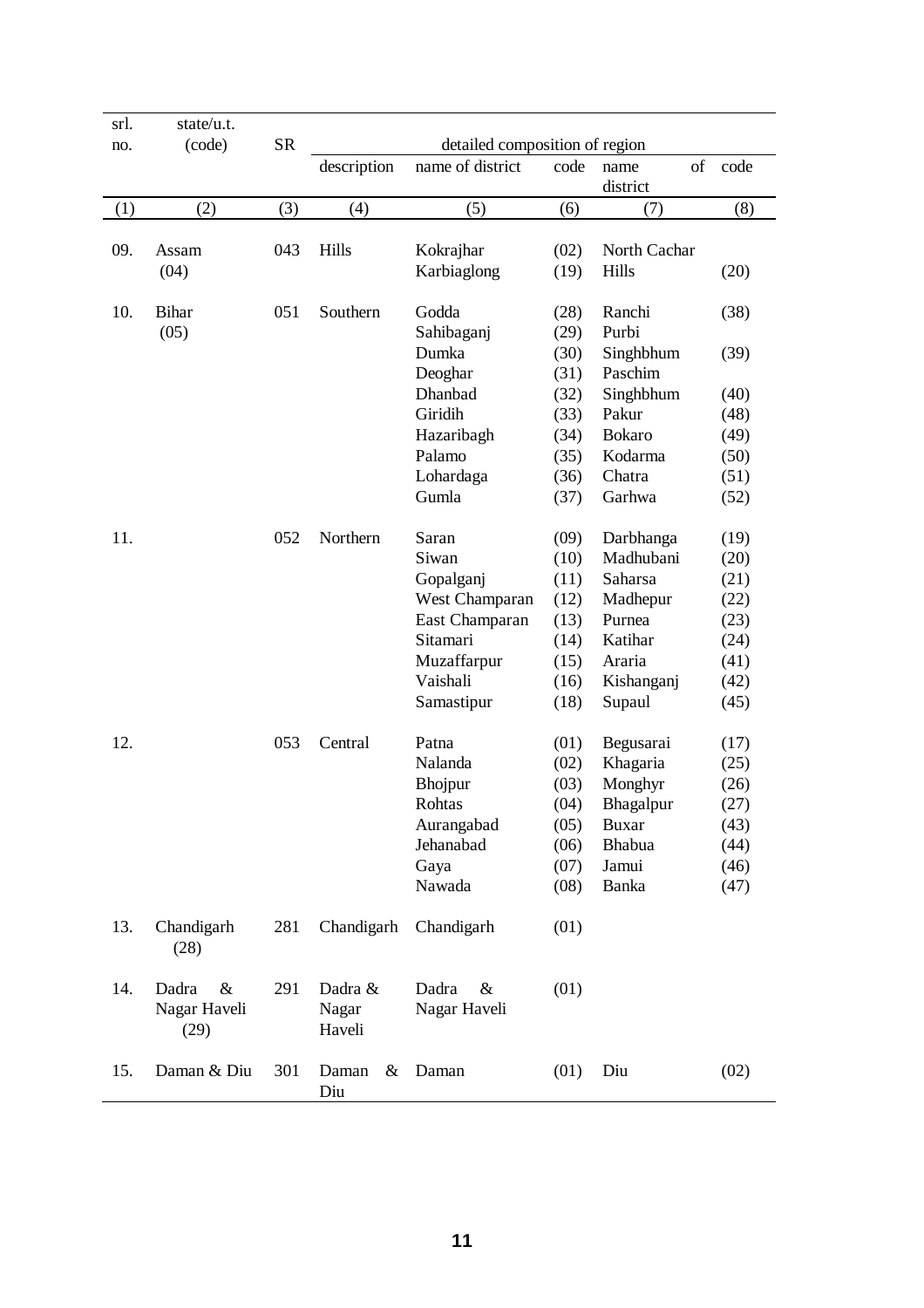| state/u.t.<br>(code) | <b>SR</b> |                    |                                                                                                     |                                              |                                                                                                                                                                                                                                                                                                                                                                                                                               |                                                                                                                                                                                                            |      |
|----------------------|-----------|--------------------|-----------------------------------------------------------------------------------------------------|----------------------------------------------|-------------------------------------------------------------------------------------------------------------------------------------------------------------------------------------------------------------------------------------------------------------------------------------------------------------------------------------------------------------------------------------------------------------------------------|------------------------------------------------------------------------------------------------------------------------------------------------------------------------------------------------------------|------|
|                      |           | description        | name of district                                                                                    | cod                                          | name                                                                                                                                                                                                                                                                                                                                                                                                                          | of                                                                                                                                                                                                         | code |
| (2)                  | (3)       | (4)                | (5)                                                                                                 | (6)                                          | (7)                                                                                                                                                                                                                                                                                                                                                                                                                           |                                                                                                                                                                                                            | (8)  |
| Delhi<br>(31)        | 311       | Delhi              | Delhi                                                                                               | (01)                                         |                                                                                                                                                                                                                                                                                                                                                                                                                               |                                                                                                                                                                                                            |      |
| Goa<br>(06)          | 061       | Goa                | Goa North                                                                                           | (01)                                         | Goa South                                                                                                                                                                                                                                                                                                                                                                                                                     |                                                                                                                                                                                                            | (02) |
| Gujarat<br>(07)      | 071       | Eastern            | Sabar Kantha<br>Panch Mahals<br>Vadodara<br>Jetpur Pavi<br>Bharuch<br>Dediapada,<br>Surat<br>Valsad | (09)<br>(14)<br>(15)<br>(16)<br>(17)<br>(18) | :<br>:<br>$\ddot{\cdot}$<br>:<br>$\ddot{\cdot}$                                                                                                                                                                                                                                                                                                                                                                               |                                                                                                                                                                                                            |      |
|                      | 072       | Plains<br>Northern | The Dangs<br>Sabar Kantha<br>Bayad, Idar<br>Mahesana<br>Gandhinagar<br>Ahmedabad<br>Kheda           | (12)<br>(13)                                 | $\ddot{\cdot}$<br>$\ddot{\cdot}$<br>:                                                                                                                                                                                                                                                                                                                                                                                         |                                                                                                                                                                                                            |      |
|                      |           |                    |                                                                                                     |                                              | e<br>Bhiloda, Meghraj<br>Limkheda, Dohad,<br>Jhalod, Santrampur<br>Nasvadi, Tilakwada,<br>Chhota Udaipur,<br>Anklesvar, Valia,<br>Sagbara, Nandod<br>Vyara, Mahuva,<br>Valod, Nizar,<br>Songadh, Mandvi,<br>Bardoli, Palsana<br>Pardi, Valsad<br><b>Whole District</b><br>Prantij, Modasa,<br>Mahesana, Kadi,<br>Patan, Sidhpur,<br>Kheralu, Kalol<br>Visnagar, Vijapur<br>Whole district<br>Whole district<br>Whole district | detailed composition of region<br>district<br>Khedbarhma, Vijaynagar,<br>Uchchhal, Mangrol,<br>Chikhli Dharampur,<br>Bansda, Umbergaon,<br>$(19)$ :<br>$(09)$ :<br>Malpur, Himatnagar,<br>$(10)$ :<br>(11) |      |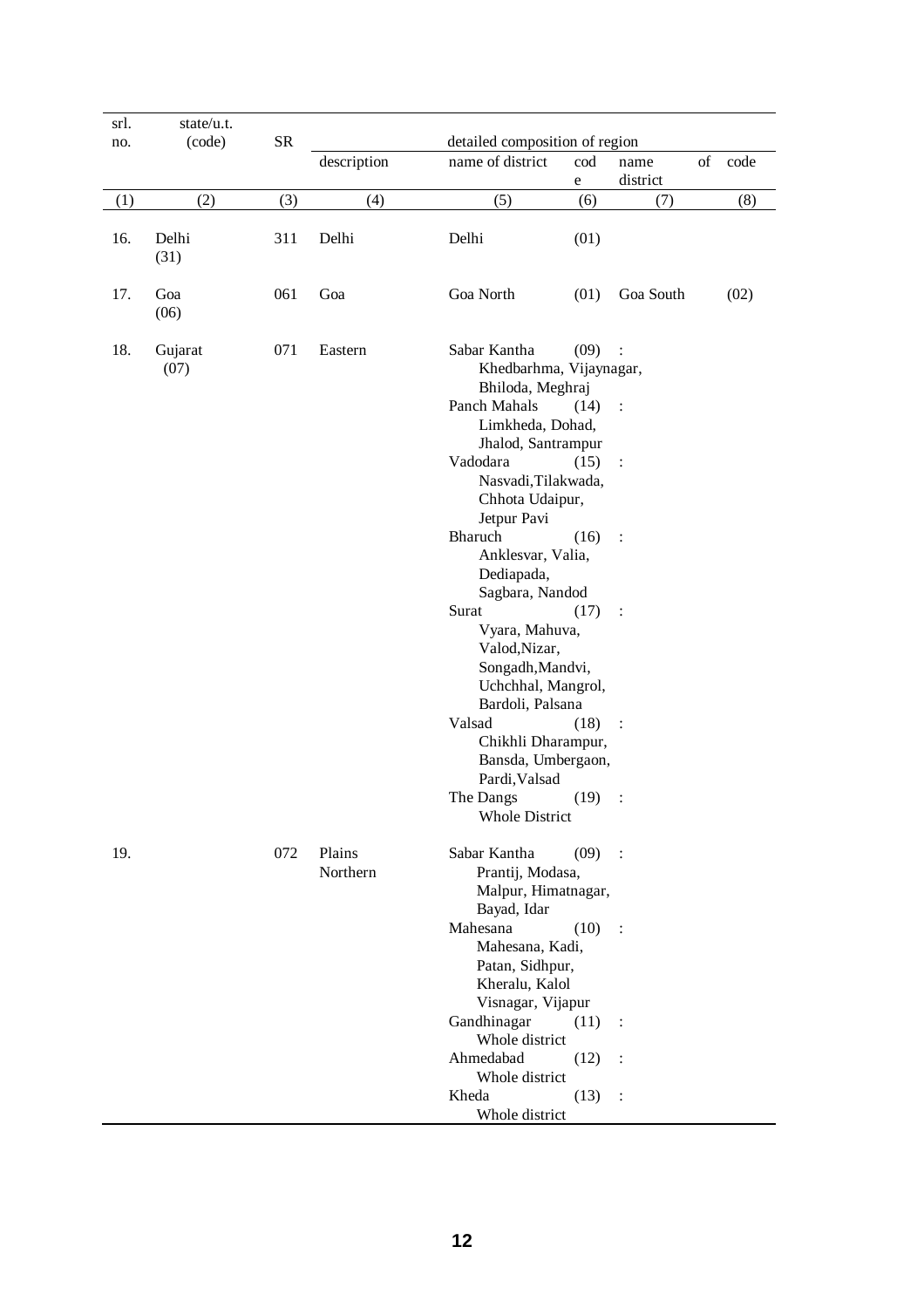| srl. | state/u.t. |           |             |                                |               |                |    |      |
|------|------------|-----------|-------------|--------------------------------|---------------|----------------|----|------|
| no.  | (code)     | <b>SR</b> |             | detailed composition of region |               |                |    |      |
|      |            |           | description | name of district               | cod           | name           | of | code |
|      |            |           |             |                                | e             | district       |    |      |
| (1)  | (2)        | (3)       | (4)         | (5)                            | (6)           | (7)            |    | (8)  |
| 20.  | Gujarat    | 073       | Plains      | Panch Mahals                   | (14)          | $\ddot{\cdot}$ |    |      |
|      |            |           |             |                                | $\mathcal{E}$ |                |    |      |
|      | (07)       |           | Southern    | Halol, Kalol,                  |               |                |    |      |
|      |            |           |             | Godhra, Shehera,               |               |                |    |      |
|      |            |           |             | Lunawada, Devgadbaria,         |               |                |    |      |
|      |            |           |             | Jambughoda                     |               |                |    |      |
|      |            |           |             | Vadodara                       | (15)          |                |    |      |
|      |            |           |             |                                | $\mathcal{E}$ |                |    |      |
|      |            |           |             | Vadodara, Savli,               |               |                |    |      |
|      |            |           |             | Dabhoi, Karjan,                |               |                |    |      |
|      |            |           |             | Padra, Sinor,                  |               |                |    |      |
|      |            |           |             | Vaghodia, Sankheda             |               |                |    |      |
|      |            |           |             | Bharuch                        | (16)          |                |    |      |
|      |            |           |             |                                |               |                |    |      |
|      |            |           |             | Hansot, Vagra,                 |               |                |    |      |
|      |            |           |             | Amod, Jambusar,                |               |                |    |      |
|      |            |           |             | Bharuch, Jhagadia              |               |                |    |      |
|      |            |           |             | Surat                          | (17)          |                |    |      |
|      |            |           |             |                                |               |                |    |      |
|      |            |           |             |                                |               |                |    |      |
|      |            |           |             | Chorasi, Kamrej,               |               |                |    |      |
|      |            |           |             | Olpad<br>Valsad                | (18)          |                |    |      |
|      |            |           |             |                                | $\lambda$     | $\ddot{\cdot}$ |    |      |
|      |            |           |             | Navsari, Gandevi               |               |                |    |      |
| 21.  |            | 074       | Dry areas   | Surendranagar                  | (03)          | $\ddot{\cdot}$ |    |      |
|      |            |           |             |                                |               |                |    |      |
|      |            |           |             | Whole district                 |               |                |    |      |
|      |            |           |             | Kachchh                        |               |                |    |      |
|      |            |           |             | Whole district                 |               |                |    |      |
|      |            |           |             | Bans Kantha                    |               |                |    |      |
|      |            |           |             | Whole district                 |               |                |    |      |
|      |            |           |             | Mahesana                       |               |                |    |      |
|      |            |           |             | Chanasma, Sami                 |               |                |    |      |
|      |            |           |             | Harij                          |               |                |    |      |
| 22.  |            | 075       | Saurashtra  | Jamnagar                       | (01)          | Amreli         |    | (05) |
|      |            |           |             |                                | $\mathcal{L}$ |                |    |      |
|      |            |           |             | Rajkot                         | (02)          | Junagadh       |    | (06) |
|      |            |           |             |                                |               |                |    |      |
|      |            |           |             | Bhavnagar                      | (04)          |                |    |      |
|      |            |           |             |                                | $\mathcal{E}$ |                |    |      |
| 23.  | Haryana    | 081       | Eastern     | Ambala                         | (01)          | Panipat        |    | (06) |
|      |            |           |             |                                | $\mathcal{E}$ |                |    |      |
|      | (08)       |           |             | Yamuna Nagar                   | (02)          | Sonipat        |    | (07) |
|      |            |           |             |                                | $\mathcal{E}$ |                |    |      |
|      |            |           |             | Kurukshetra                    | (03)          | Rohtak         |    | (08) |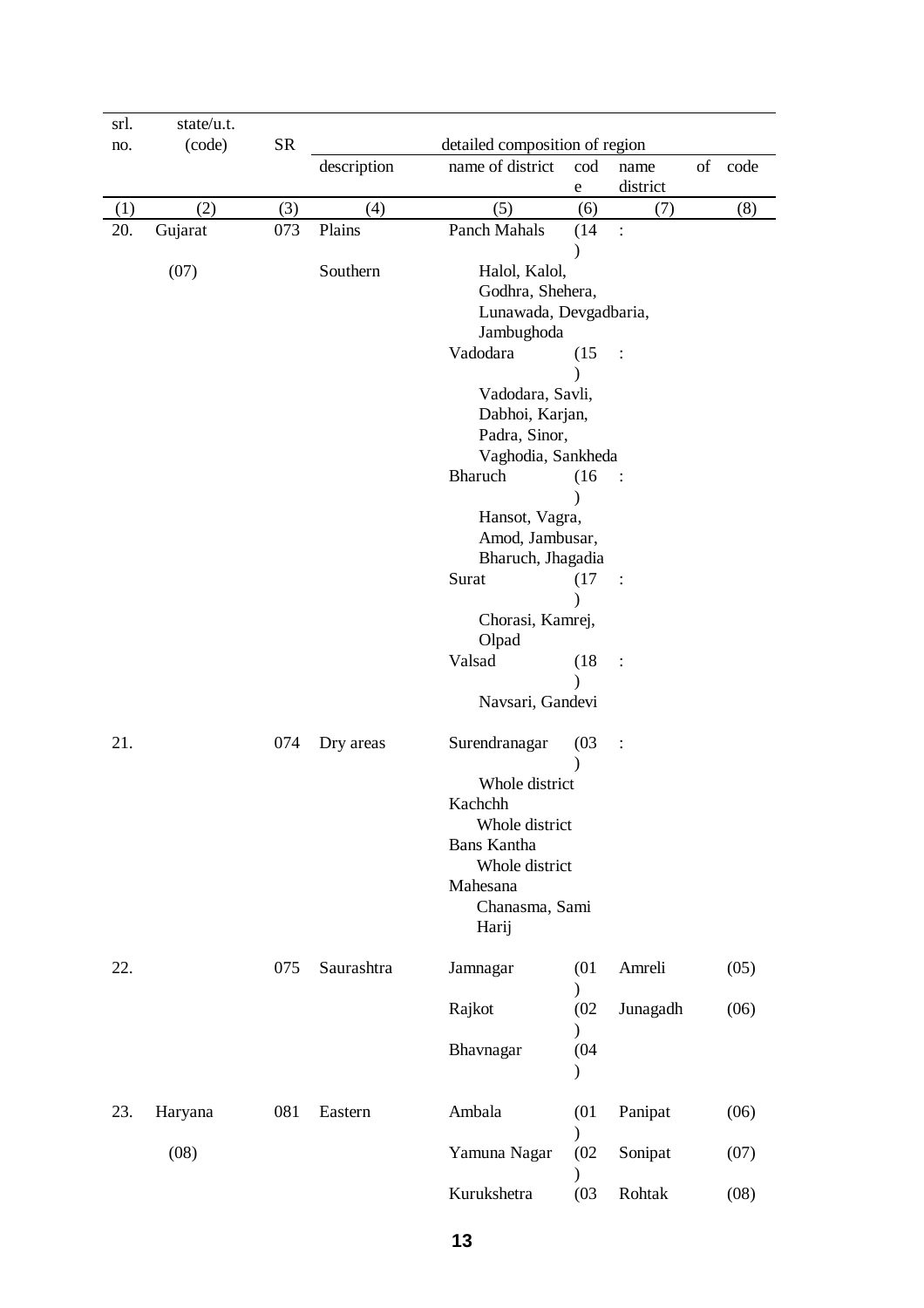| Kaithal | (04 Faridabad               | (09) |
|---------|-----------------------------|------|
|         |                             |      |
| Karnal  | $(05 \quad \text{Gurgaon})$ | (10) |
|         |                             |      |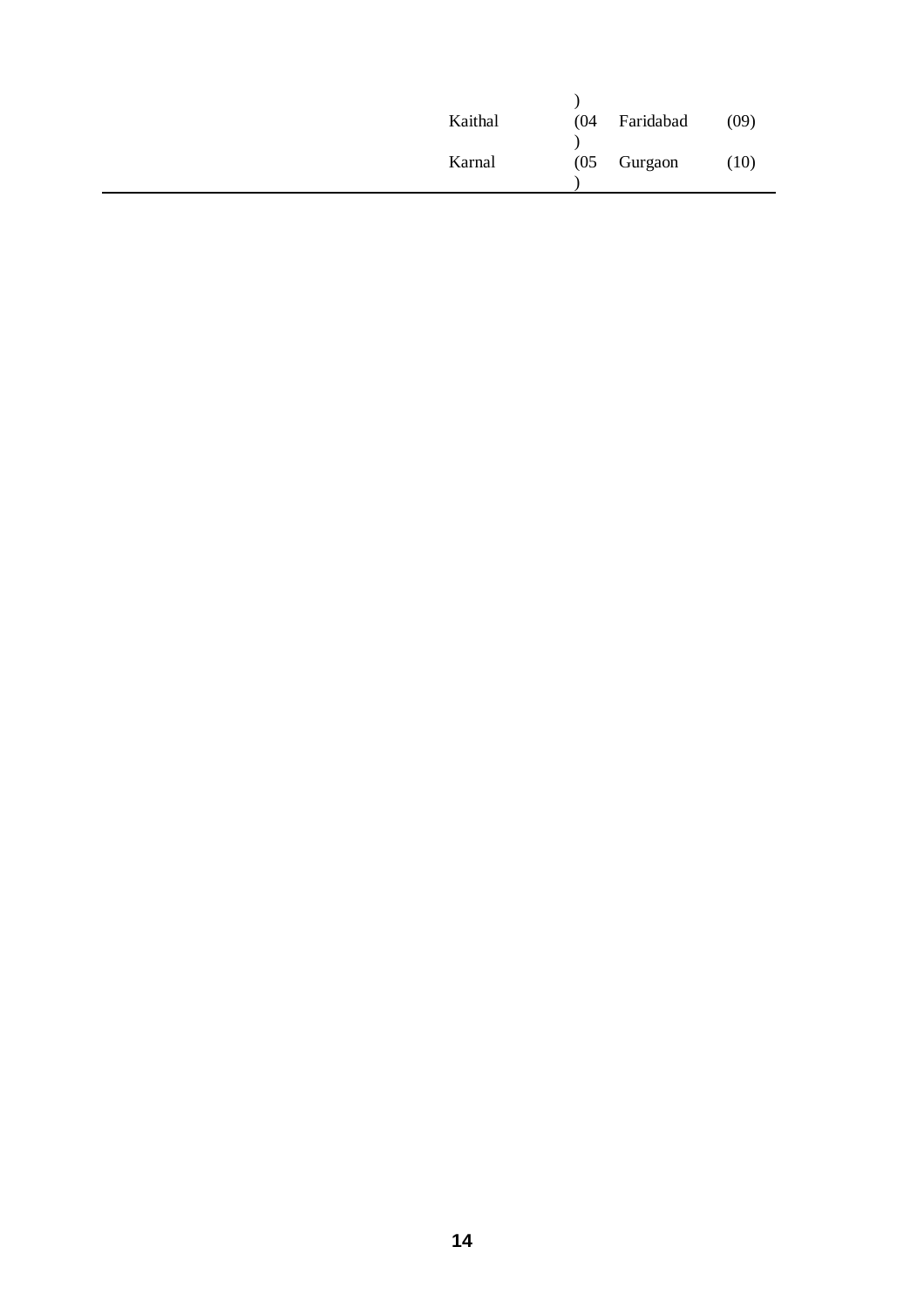| Srl.<br>no. | state/ $u.t.$<br>(code)    | <b>SR</b> |                    | detailed composition of region |      |                        |      |
|-------------|----------------------------|-----------|--------------------|--------------------------------|------|------------------------|------|
|             |                            |           | description        | name of district               | code | of<br>name<br>district | code |
| (1)         | (2)                        | (3)       | (4)                | (5)                            | (6)  | (7)                    | (8)  |
| 24.         | Haryana                    | 082       | Western            | Jind                           | (14) | Hisar                  | (15) |
|             | (08)                       |           |                    | Mahendragarh                   | (12) | Sirsa                  | (16) |
|             |                            |           |                    | Bhilwani                       | (13) | Rewari                 | (11) |
| 25.         | Himachal                   | 091       | Himachal           | Chamba                         | (01) | Kullu                  | (07) |
|             | Pradesh                    |           | Pradesh            | Kangra                         | (02) | Lahul & Spiti          | (08) |
|             | (09)                       |           |                    | Hamirpur                       | (03) | Shimla                 | (09) |
|             |                            |           |                    | Una                            | (04) | Solan                  | (10) |
|             |                            |           |                    | Bilaspur                       | (05) | Sirampur               | (11) |
|             |                            |           |                    | Mandi                          | (06) | Kinnaur                | (12) |
| 26.         | Jammu &<br>Kashmir<br>(10) | 101       | Mountain-<br>ous   | Kathus                         | (11) | Jammu                  | (12) |
| 27.         |                            | 102       | <b>Outer Hills</b> | Doda                           | (09) | Rajouri                | (13) |
|             |                            |           |                    | Udhampur                       | (10) | Poonch                 | (14) |
| 28.         |                            | 103       | Jhelam             | Anantnag                       | (01) | Barmula                | (05) |
|             |                            |           | Valley             | Pulwama                        | (02) | Kupwar                 | (06) |
|             |                            |           |                    | Srinagar                       | (03) | Kargil*                | (07) |
|             |                            |           |                    | Badgam                         | (04) | Ladakh*                | (08) |
| 29.         | Karnataka<br>(11)          | 111       | Coastal &<br>Ghats | Dakshin Kannad                 | (09) | Uttar Kannad           | (20) |
| 30.         |                            | 112       | Inland             | Chikmagalur                    | (07) | Kodagu                 | (13) |
|             |                            |           | Eastern            | Hassan                         | (12) | Shimoga                | (18) |
| 31.         |                            | 113       | Inland             | Bangalore                      | (01) | Mysore                 | (16) |
|             |                            |           | Southern           | (Urban)                        |      | Tumkur                 | (19) |
|             |                            |           |                    | Bangalore                      | (02) | Kolar                  | (14) |
|             |                            |           |                    | (Rural)                        |      | Mandhya                | (15) |
| 32.         |                            | 114       | Inland             | Belgaum                        | (03) | Chitradurga            | (08) |
|             |                            |           | Northern           | <b>Bellary</b>                 | (04) | Dharwad                | (10) |
|             |                            |           |                    | <b>Bidar</b>                   | (05) | Gulbarga               | (11) |
|             |                            |           |                    | Bijapur                        | (06) | Raichur                | (17) |

\* not yet covered by NSS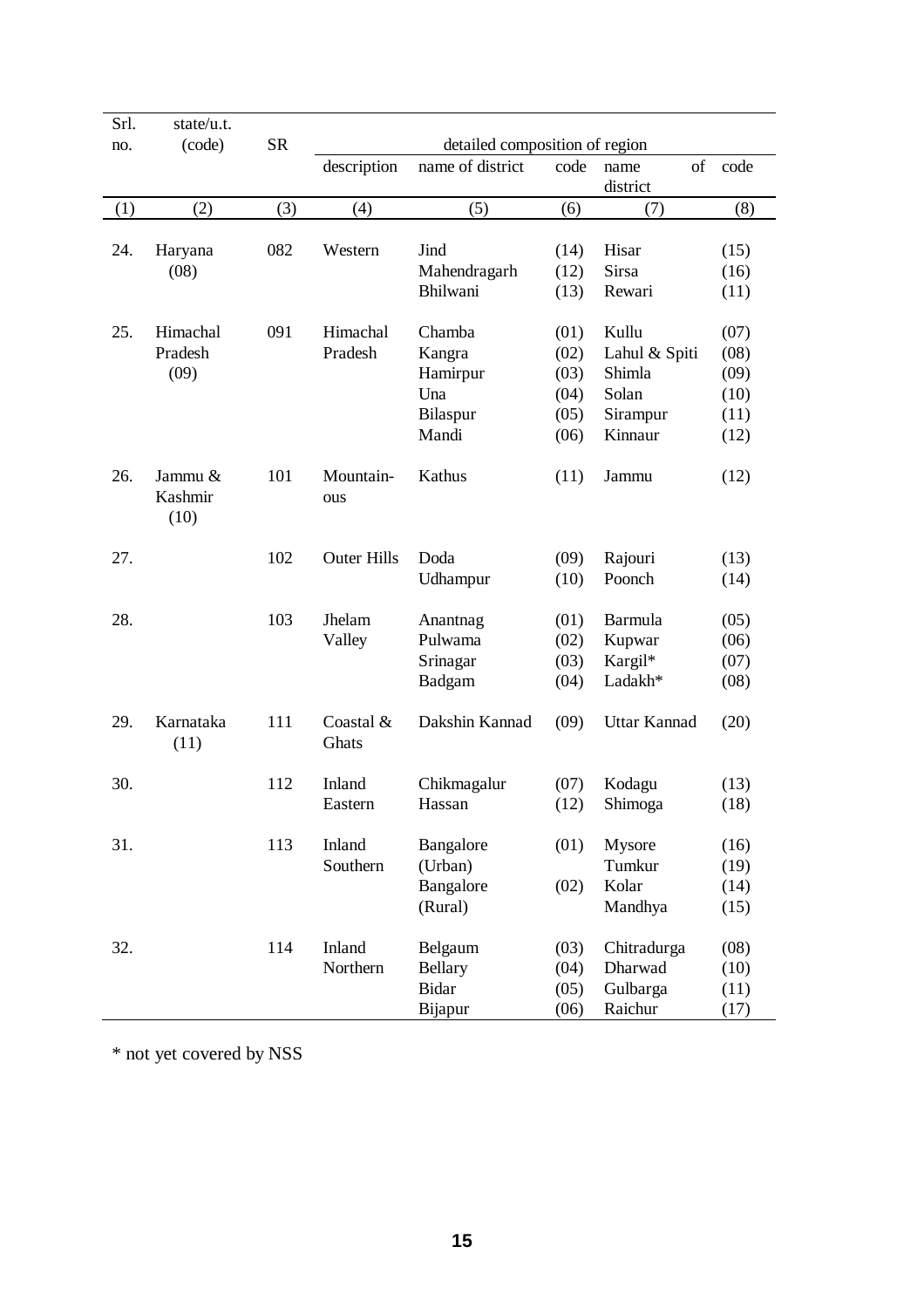| Srl.<br>no. | state/u.t.<br>(code) | <b>SR</b> |             | detailed composition of region |      |                  |      |
|-------------|----------------------|-----------|-------------|--------------------------------|------|------------------|------|
|             |                      |           | description | name of district               | code | name of district | code |
|             | (2)                  | (3)       | (4)         | (5)                            | (6)  | (7)              | (8)  |
|             |                      |           |             |                                |      |                  |      |
| 33.         | Kerala               | 121       | Northern    | Kasargod                       | (01) | Malapuram        | (05) |
|             | (12)                 |           |             | Wayanad                        | (03) | Kannur           | (02) |
|             |                      |           |             | Kozhikode                      | (04) | Palakkad         | (06) |
| 34.         |                      | 122       | Southern    | Trichur                        | (07) | Alappuzm         | (11) |
|             |                      |           |             | Ernakulam                      | (08) | Pathanamthitta   | (12) |
|             |                      |           |             | Idukki                         | (09) | Kollam           | (13) |
|             |                      |           |             | Kottayam                       | (10) | Triruvanantha-   | (14) |
|             |                      |           |             |                                |      | puram            |      |
| 35.         | Lakshadweep          | 321       | Lakshad-    | Lakshadweep                    | (01) |                  |      |
|             | (32)                 |           | weep        |                                |      |                  |      |
| 36.         | Madhya               | 131       | Chattisgarh | Surguja                        | (39) | Durg             | (43) |
|             | Pradesh              |           |             | Bilaspur                       | (40) | Raipur           | (44) |
|             | (13)                 |           |             | Raigarh                        | (41) | <b>Bastar</b>    | (45) |
|             |                      |           |             | Raj Nandgaon                   | (42) |                  |      |
| 37.         |                      | 132       | Vindhya     | Tikamgarh                      | (07) | Rewa             | (13) |
|             |                      |           |             | Chhatarpur                     | (08) | Shadol           | (14) |
|             |                      |           |             | Panna                          | (09) | Sidhi            | (15) |
|             |                      |           |             | Satna                          | (12) |                  |      |
| 38.         |                      | 133       | Central     | Sagar                          | (10) | Bhopal           | (28) |
|             |                      |           |             | Damoh                          | (11) | Sehore           | (29) |
|             |                      |           |             | Vidisha                        | (27) | Raisen           | (30) |
|             |                      |           |             |                                |      |                  |      |
| 39.         |                      | 134       | Malwa       | Mandsaur                       | (16) | Jhabua           | (21) |
|             |                      |           |             | Ratlam                         | (17) | Dhar             | (22) |
|             |                      |           |             | Ujjain                         | (18) | Indore           | (23) |
|             |                      |           |             | Shajapur                       | (19) | Rajgarh          | (26) |
|             |                      |           |             | Dewas                          | (20) |                  |      |
| 40.         |                      | 135       | South       | Jabalpur                       | (33) | Chhindwara       | (36) |
|             |                      |           |             | Narsimhapur                    | (34) | Seoni            | (37) |
|             |                      |           |             | Mandla                         | (35) | Balaghat         | (38) |
| 41.         |                      | 136       | South       | Khargone                       | (24) | <b>Betul</b>     | (31) |
|             |                      |           | Western     | (W. Nimar)                     |      | Hoshangabad      | (32) |
|             |                      |           |             | Khandwa                        | (25) |                  |      |
|             |                      |           |             | (E. Nimar)                     |      |                  |      |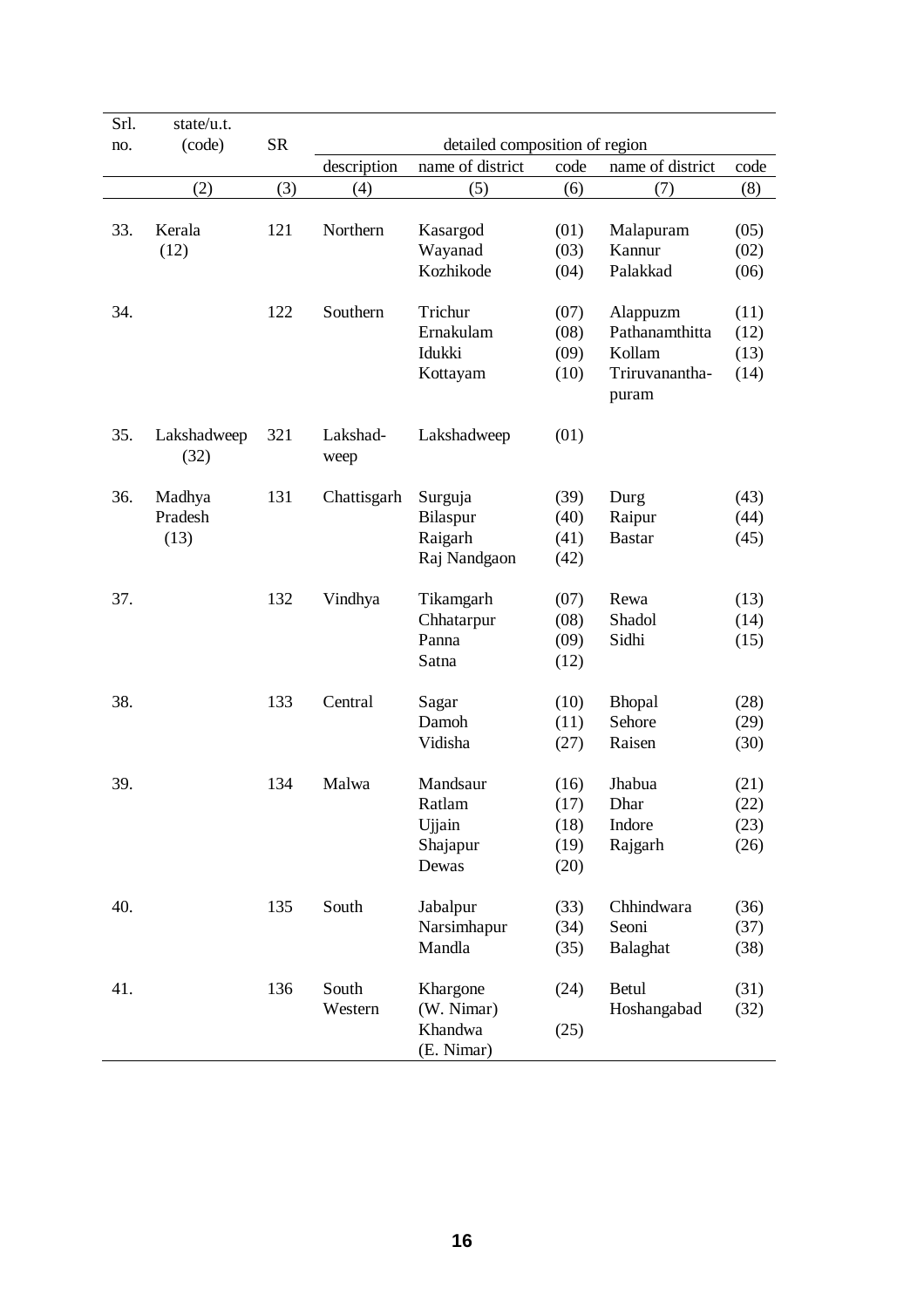| Srl. | state/u.t.<br>(code) | <b>SR</b> | detailed composition of region |                  |      |                           |      |  |  |
|------|----------------------|-----------|--------------------------------|------------------|------|---------------------------|------|--|--|
| no.  |                      |           | description                    | name of district | code | name of district          | code |  |  |
| (1)  | (2)                  | (3)       | (4)                            | (5)              | (6)  | (7)                       | (8)  |  |  |
|      |                      |           |                                |                  |      |                           |      |  |  |
| 42.  | Madhya               | 137       | Northern                       | Morena           | (01) | Datia                     | (04) |  |  |
|      | Pradesh              |           |                                | <b>Bhind</b>     | (02) | Shivpuri                  | (05) |  |  |
|      | (13)                 |           |                                | Gwalior          | (03) | Guna                      | (06) |  |  |
| 43.  | Maharashtra          | 141       | Coastal                        | Greater Bombay   | (01) | Ratnagiri                 | (04) |  |  |
|      | (14)                 |           |                                | Thane            | (02) | Sindhudurg                | (05) |  |  |
|      |                      |           |                                | Raigarh          | (03) |                           |      |  |  |
|      |                      |           |                                | (Kulaba)         |      |                           |      |  |  |
| 44.  |                      | 142       | Inland                         | Ahmadnagar       | (09) | Sangli                    | (12) |  |  |
|      |                      |           | Western                        | Pune             | (10) | Solapur                   | (13) |  |  |
|      |                      |           |                                | Satara           | (11) | Kolhapur                  | (14) |  |  |
| 45.  |                      | 143       | Inland                         | <b>Nasik</b>     | (06) | Jalgaon                   | (08) |  |  |
|      |                      |           | Northern                       | Dhule            | (07) |                           |      |  |  |
| 46.  |                      | 144       | Inland                         | Aurangabad       | (15) | Nanded                    | (19) |  |  |
|      |                      |           | Central                        | Parbhani         | (17) | Osmanabad                 | (20) |  |  |
|      |                      |           |                                | <b>Bid</b>       | (18) | Jalna                     | (16) |  |  |
|      |                      |           |                                | Latur            | (21) |                           |      |  |  |
| 47.  |                      | 145       | Inland                         | Buldana          | (22) | Yavatmal                  | (25) |  |  |
|      |                      |           | Eastern                        | Akola            | (23) | Wardha                    | (26) |  |  |
|      |                      |           |                                | Amravati         | (24) | Nagpur                    | (27) |  |  |
| 48.  |                      | 146       | Eastern                        | <b>Bhandara</b>  | (28) | Chandrapur                | (29) |  |  |
|      |                      |           |                                | Gadchiroli       | (30) |                           |      |  |  |
| 49.  | Manipur              | 151       | Plains                         | Imphal           | (07) | <b>Bishnupur</b>          | (06) |  |  |
|      | (15)                 |           |                                | Thoubal          | (05) |                           |      |  |  |
| 50.  |                      | 152       | Hills                          | Senapati         | (01) | Chandel                   | (04) |  |  |
|      |                      |           |                                | Tamenglong       | (02) | <b>Ukhrul</b>             | (08) |  |  |
|      |                      |           |                                | Churachandpur    | (03) |                           |      |  |  |
| 51.  | Meghalaya            | 161       | Meghalaya                      | Jaintia Hills    | (01) | <b>East Garo Hills</b>    | (04) |  |  |
|      | (16)                 |           |                                | East Khasi Hills | (02) | West<br>Garo              | (05) |  |  |
|      |                      |           |                                | West Khasi Hills | (03) | Hills<br>South Garo Hills | (07) |  |  |
|      |                      |           |                                | Ri - bhoi        | (06) |                           |      |  |  |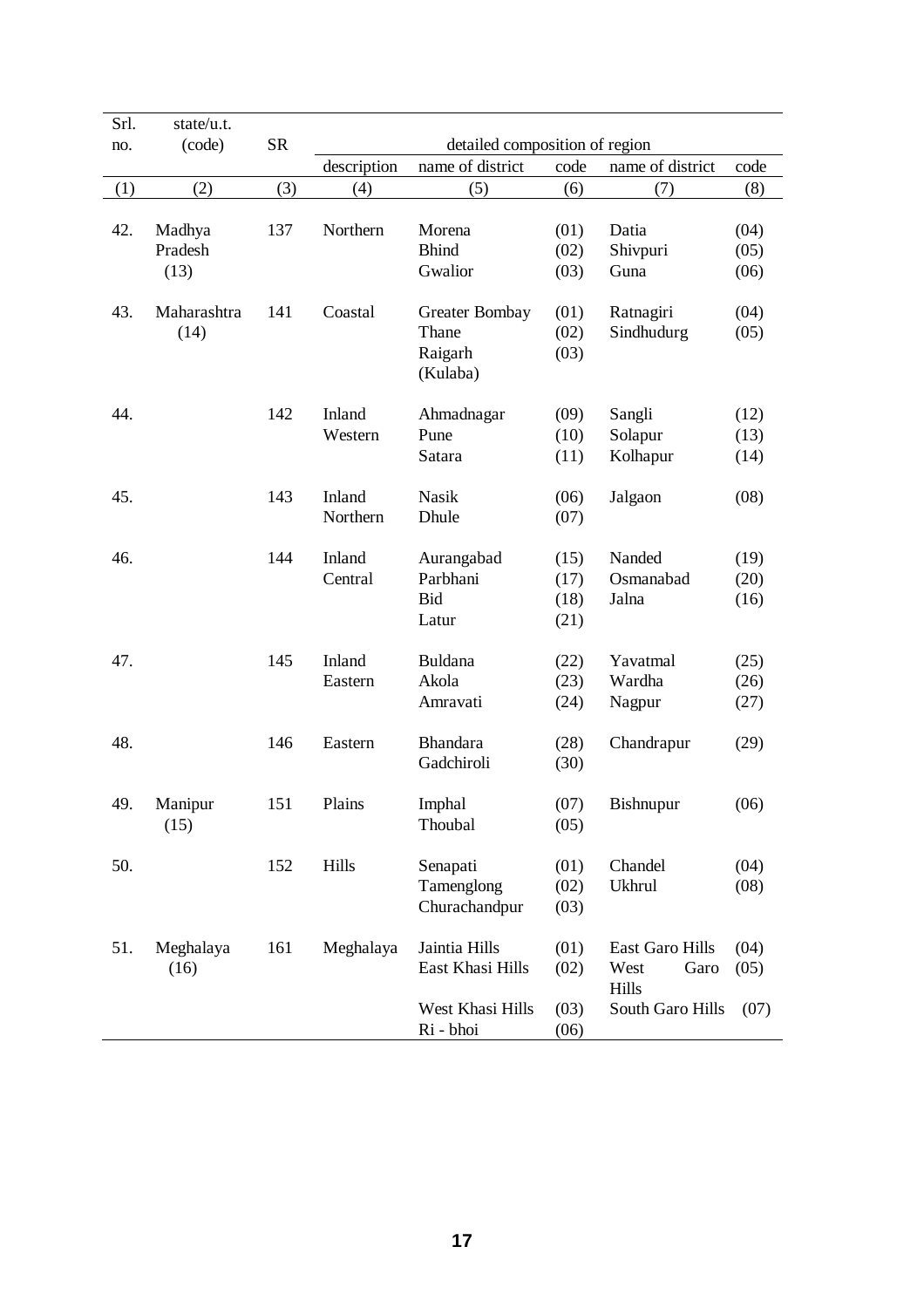| Srl.<br>no. | state/u.t.<br>(code) | <b>SR</b> |                   | detailed composition of region                                |                                      |                                                         |                                              |
|-------------|----------------------|-----------|-------------------|---------------------------------------------------------------|--------------------------------------|---------------------------------------------------------|----------------------------------------------|
|             |                      |           | description       | name of district                                              | code                                 | of<br>name<br>district                                  | code                                         |
| (1)         | (2)                  | (3)       | (4)               | (5)                                                           | (6)                                  | (7)                                                     | (8)                                          |
| 52.         | Mizoram<br>(17)      | 171       | Mizoram           | Aizwal<br>Lunglei                                             | (01)<br>(02)                         | Chhimtuipui                                             | (03)                                         |
| 53.         | Nagaland<br>(18)     | 181       | Nagaland          | Kohima<br>Phek<br>Wokha<br>Zunhehoto                          | (01)<br>(02)<br>(04)<br>(03)         | Mukokchung<br>Tuensang<br>Mon                           | (05)<br>(06)<br>(07)                         |
| 54.         | Orissa<br>(19)       | 191       | Coastal           | Baleshwar<br>Cuttack                                          | (05)<br>(06)                         | Ganjam<br>Puri                                          | (12)<br>(13)                                 |
| 55.         |                      | 192       | Southern          | Phulbani                                                      | (08)                                 | Kalahandi<br>Koraput                                    | (10)<br>(11)                                 |
| 56.         |                      | 193       | Northern          | Sambalpur<br>Sundargarh<br>Keonjhar                           | (01)<br>(02)<br>(03)                 | Mayurbhanj<br>Dhenkanal<br>Bolangir                     | (04)<br>(07)<br>(09)                         |
| 57.         | Pondicherry<br>(33)  | 331       | Pondiche-<br>rry  | Pondicherry<br>Karaikal                                       | (01)<br>(02)                         | Mahe<br>Yanam                                           | (03)<br>(04)                                 |
| 58.         | Punjab<br>(20)       | 201       | Northern          | Gurdaspur<br>Amritsar<br>Ludhiana<br>Jalandhar                | (01)<br>(02)<br>(04)<br>(05)         | Kapurthala<br>Hoshiarpur<br>Rupnagar<br>(Ropar)         | (06)<br>(07)<br>(08)                         |
| 59.         |                      | 202       | Southern          | Firozpur<br>Patiala<br>Sangrur                                | (03)<br>(09)<br>(10)                 | <b>Bhatinda</b><br>Faridkot<br>Fatehgarh<br>Sahib Mansa | (11)<br>(12)<br>(13)<br>(14)                 |
| 60.         | Rajasthan<br>(21)    | 211       | Western           | Ganganagar<br><b>Bikaner</b><br>Churu<br>Jaisalmer<br>Jodhpur | (01)<br>(02)<br>(03)<br>(13)<br>(14) | Nagaur<br>Pali<br><b>Barmer</b><br>Jalor<br>Sirohi      | (15)<br>(16)<br>(17)<br>(18)<br>(19)         |
| 61.         |                      | 212       | North-<br>Eastern | Jhunjhuna<br>Alwar<br>Bharatpur<br>Sawai Madhopur<br>Jaipur   | (04)<br>(05)<br>(06)<br>(08)<br>(09) | Sikar<br>Ajmer<br>Tonk<br>Bhilwara<br>Dholpur<br>Dasua  | (10)<br>(11)<br>(12)<br>(20)<br>(07)<br>(28) |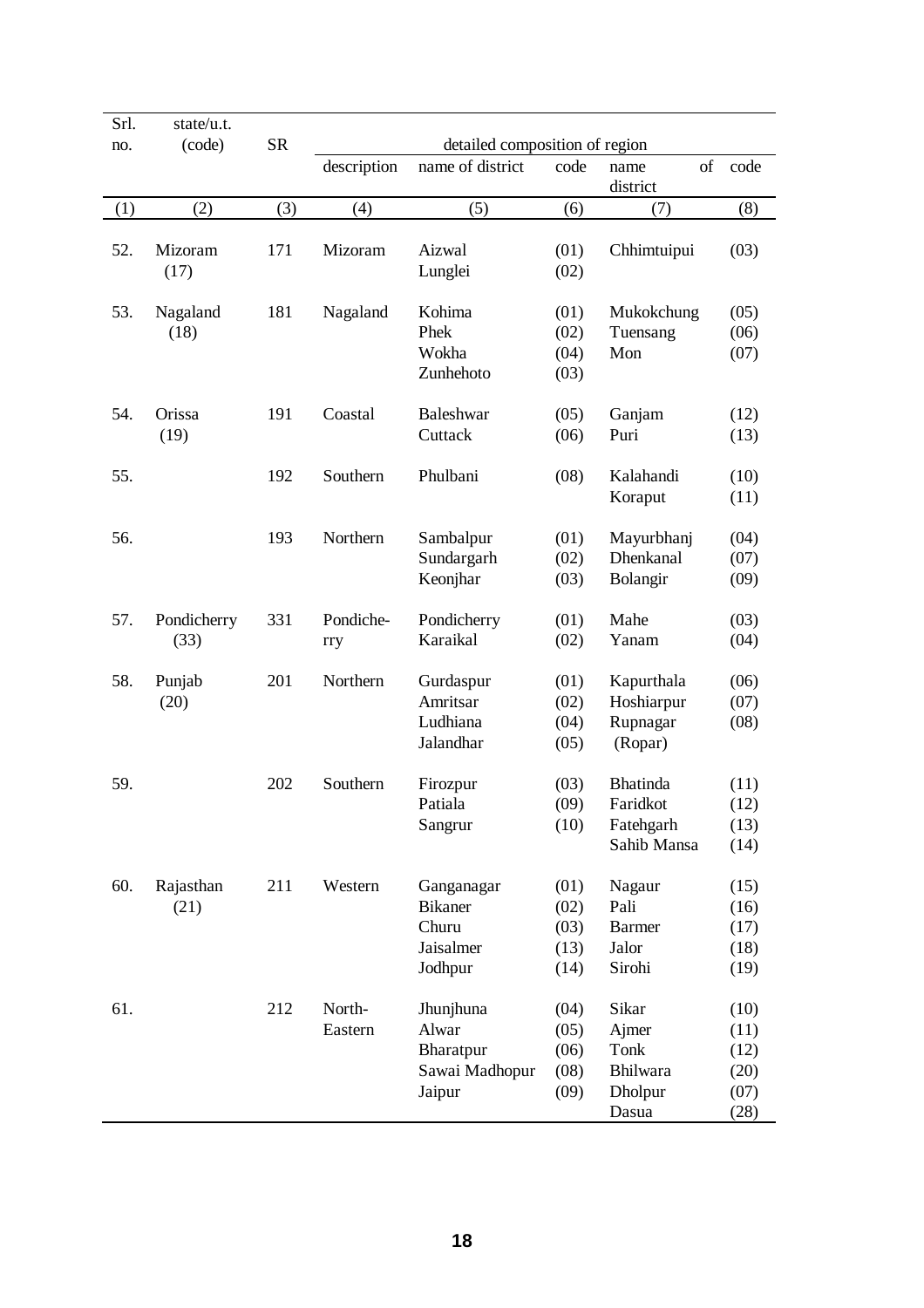| Srl.<br>no. | state/u.t.<br>(code) | <b>SR</b> |                     | detailed composition of region                                                                                                            |                                      |                                                                             |                      |
|-------------|----------------------|-----------|---------------------|-------------------------------------------------------------------------------------------------------------------------------------------|--------------------------------------|-----------------------------------------------------------------------------|----------------------|
|             |                      |           | description         | name of district                                                                                                                          | code                                 | of<br>name<br>district                                                      | code                 |
| (1)         | (2)                  | (3)       | (4)                 | (5)                                                                                                                                       | (6)                                  | (7)                                                                         | (8)                  |
| 62.         | Rajasthan<br>(21)    | 213       | Southern            | Udaipur<br>Dungarpur                                                                                                                      | (21)<br>(23)                         | <b>Banswara</b><br>Rajsamand                                                | (24)<br>(30)         |
| 63.         |                      | 214       | South-<br>Eastern   | Chittaurgarh<br><b>Bundi</b>                                                                                                              | (22)<br>(25)                         | Kota<br>Jhalawar<br>Baran                                                   | (26)<br>(27)<br>(29) |
| 64.         | Sikkim<br>(22)       | 221       | Sikkim              | North (Mongam)<br>East (Gangtok)                                                                                                          | (01)<br>(02)                         | South<br>(Nimachai)<br>West<br>(Gyalshing)                                  | (03)<br>(04)         |
| 65.         | Tamil Nadu<br>(23)   | 231       | Coastal<br>Northern | Madras<br>Chengai Anna<br>(Chengalpattu)<br>Thiruvannamalai<br>Sambuvaryar                                                                | (01)<br>(02)<br>(05)                 | North Arcot<br>Ambedhkar<br>South Arcot<br>Villupuram                       | (03)<br>(06)<br>(22) |
| 66.         |                      | 232       | Coastal             | Tiruchirapalli<br>Thanjavur                                                                                                               | (12)<br>(13)                         | Pudukkottai<br>Nagapattinam-<br>Quaid-E-<br>Milleth                         | (14)<br>(23)         |
| 67.         |                      | 233       | Southern            | Madurai<br>Ramnathapuram<br>Kamarajar<br>Dindigul-Quide<br>Milleth (Anna)<br>Pasupomthevar<br>Thirumaganar<br>(Pasumpon<br>Mathuamlingam) | (16)<br>(17)<br>(18)<br>(11)<br>(15) | Tirunelveli<br>Kottabomman<br>Kannyia<br>Kumari<br>V.O.<br>Chiudambara<br>m | (20)<br>(21)<br>(19) |
| 68.         |                      | 234       | Inland              | Dharampuri<br>Salem<br>Periyar                                                                                                            | (04)<br>(07)<br>(08)                 | Coimbatore<br>Nilgiri                                                       | (10)<br>(09)         |
| 69.         | Tripura<br>(24)      | 241       | Tripura             | West Tripura<br>North Tripura                                                                                                             | (01)<br>(02)                         | South Tripura                                                               | (03)                 |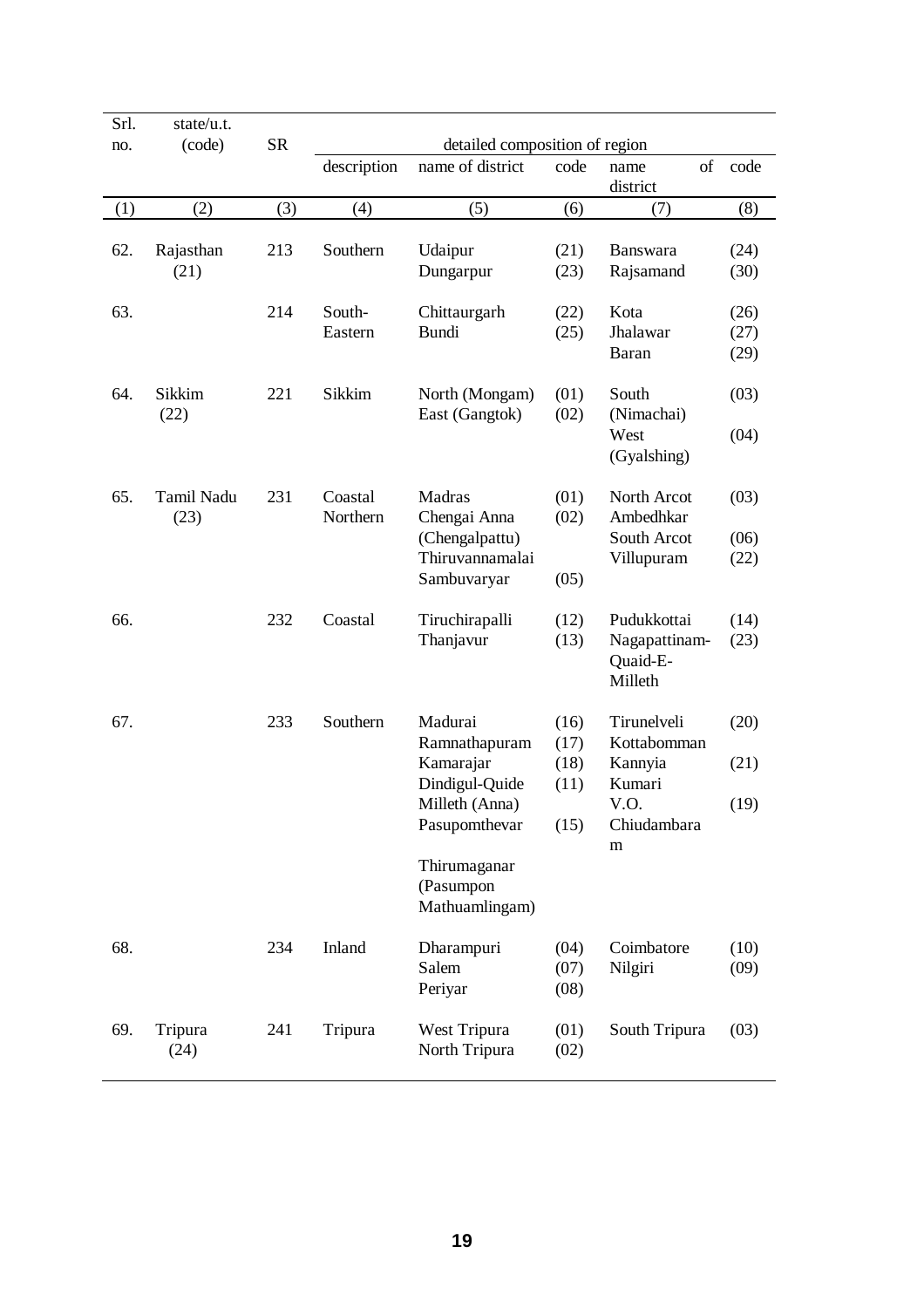| Srl.<br>no. | state/u.t.<br>(code) | <b>SR</b> |             | detailed composition of region |      |                        |      |
|-------------|----------------------|-----------|-------------|--------------------------------|------|------------------------|------|
|             |                      |           | description | name of district               | code | of<br>name<br>district | code |
| (1)         | (2)                  | (3)       | (4)         | (5)                            | (6)  | (7)                    | (8)  |
| 70.         | U.P.                 | 251       | Himalayan   | Uttar Kashi                    | (01) | Garhwal                | (05) |
|             | (25)                 |           |             | Chamoli                        | (02) | Pithoragarh            | (06) |
|             |                      |           |             | Tehri Garhwal                  | (03) | Almora                 | (07) |
|             |                      |           |             | Dehra Dun                      | (04) | Nainital               | (08) |
|             |                      |           |             |                                |      | Bareilly               | (25) |
| 71.         |                      | 252       | Western     | Saharanpur                     | (12) | Pilibhit               | (26) |
|             |                      |           |             | Muzaffarnagar                  | (14) | Shahjahanpur           | (27) |
|             |                      |           |             | <b>Bijnor</b>                  | (09) | Aligarh                | (18) |
|             |                      |           |             | Meerut                         | (15) | Mathura                | (19) |
|             |                      |           |             | Ghaziabad                      | (16) | Agra                   | (20) |
|             |                      |           |             | Bulandshahr                    | (17) | Etah                   | (22) |
|             |                      |           |             | Moradabad                      | (10) | Mainpuri               | (23) |
|             |                      |           |             | Rampur                         | (11) | Farrukhabad            | (34) |
|             |                      |           |             | <b>Budaun</b>                  | (24) | Etawah                 | (35) |
|             |                      |           |             | Hardwar                        | (13) | Firozabad              | (21) |
|             |                      |           |             |                                |      | Sonbadra               | (63) |
| 72.         |                      | 253       | Central     | Kanpur Dehat                   | (36) | Unnao                  | (31) |
|             |                      |           |             | Kanpur Nagar                   | (37) | Lucknow                | (32) |
|             |                      |           |             | Fatepur                        | (43) | Rai Bareli             | (33) |
|             |                      |           |             | Kheri                          | (28) | Bara Banki             | (48) |
|             |                      |           |             | Sitapur                        | (29) |                        |      |
|             |                      |           |             | Hardoi                         | (30) |                        |      |
| 73.         |                      | 254       | Eastern     | Allahabad                      | (45) | Deeria                 | (55) |
|             |                      |           |             | Bahraich                       | (46) | Azamgarh               | (57) |
|             |                      |           |             | Gonda                          | (47) | Jaunpur                | (58) |
|             |                      |           |             | Faizabad                       | (49) | Ballia                 | (59) |
|             |                      |           |             | Sultanpur                      | (50) | Ghazipur               | (60) |
|             |                      |           |             | Pratapgarh                     | (44) | Varanashi              | (61) |
|             |                      |           |             | Basti                          | (53) | Mirzapur               | (62) |
|             |                      |           |             | Gorakhpur                      | (54) | Maharajganj            | (52) |
|             |                      |           |             | Maunath                        | (56) | Sidhartha              | (51) |
|             |                      |           |             | Bhanjan                        |      | Nagar                  |      |
| 74.         |                      | 255       | Southern    | Jalaun                         | (38) | Hamirpur               | (41) |
|             |                      |           |             | Jhansi                         | (39) | Banda                  | (42) |
|             |                      |           |             | Lalitpur                       | (40) |                        |      |